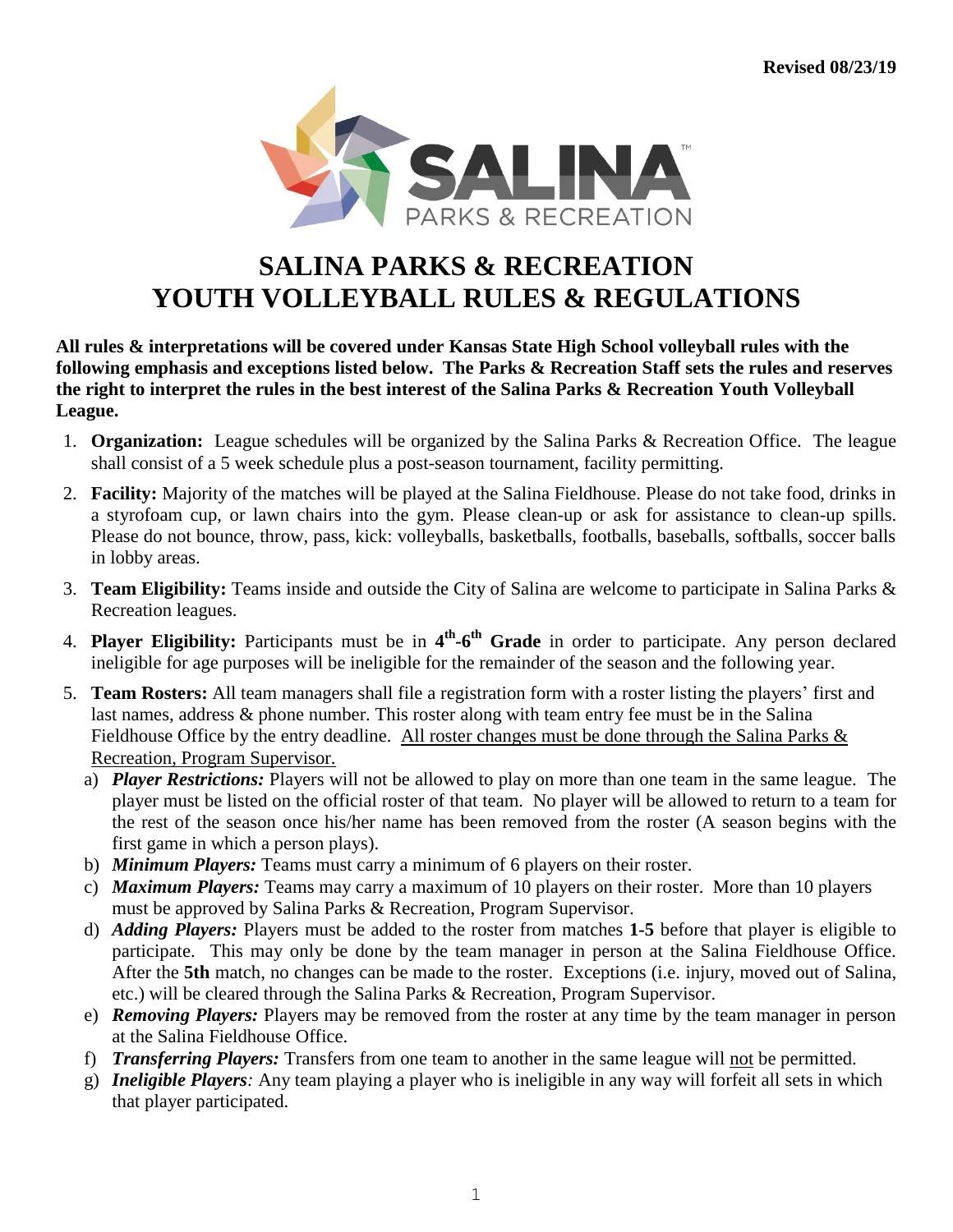- 6. **Match Schedules:** Once a match is scheduled, it will be played according to the date, time and place listed. No postponements or changes in the schedule will be allowed unless made by the Program Supervisor due to facility availability or inclement weather.
- 7. **Match Time:**
	- a) *Minimum Players:* Teams failing to court (4) four players at the scheduled starting time will forfeit the 1<sup>st</sup> game. If a team has at least four players present at match time, the match must be started on schedule. If the team is not ready to play 10 minutes after the scheduled starting time, they shall forfeit the match. A team must have four players to continue to play.
	- *b) Pick-up Players:* **Pick-up players are allowed to make a full line-up, up to six players, however the game is considered forfeit.**
	- *c) Time:* Game time begins on the first serve of the game which will be recorded by the Supervisor.
	- d) *Adding Players:* Only until the  $2^{nd}$  complete set may additional rostered players up to a total of 6 be added to the line-up. No additional players may be added after the  $2<sup>nd</sup>$  complete set, if a  $3<sup>rd</sup>$  set is needed.
	- e) *Maximum Players:* A team may start the match with 4, 5, or 6 players.
	- f) *Forfeit Matches:* The time reserved for forfeit matches belongs to the team who showed up at game time. They may use the court for practice or for a "pick up" game **(see section 6b for details).** Officials may work such a match and shall call the match 10 minutes before the scheduled starting time of the following match.
	- g) *Inclement Weather Matches:* Will be rescheduled as facilities and schedules permit.
	- h) *Regulation Matches:* Matches that are not considered regulation shall be replayed from the beginning.
- 8. **Court Dimensions:** Approximately 60ft long and 30ft wide or according to the designated boundary lines.
- 9. Net Dimensions: Approximately 3ft wide and 32ft in length. Net height is 7' for 4<sup>th</sup> grade youth leagues and  $7'4''$  for  $5<sup>th</sup>/6<sup>th</sup>$  grade leagues. The official height measurement is made in the center of the net. The height of the net at the sidelines can be no more than 3/4" higher than the official height.
- 10. **Balls:** Parks and Recreation will provide volley-lites as the official game balls and warmup balls. Ball size: approximately 65-67 cm in circumference and not to weigh less than 4-6oz.
- 11. **Shoes:** No outdoor or hard-soled shoes allowed! Players are recommended to bring separate clean athletic shoes.
- 12. **Uniforms:** Shirts, shorts or pants, and shoes must be worn**.** Leagues do not require uniforms, but require that teams wear shirts of alike color. The libero is required to wear a color in contrast of their team. Absolutely no derogatory wording on uniforms!
- 13. **Staff/Officials:** There will be one official assigned per match, unless otherwise designated. Staff and/or official(s) shall be in complete charge of the match.
- 14. **First Serve and Court Protocol:** For the first and third sets of a match, the choice of serve or playing area shall be decided by a coin toss between a captain & coach from each team.
	- Home team chooses bench.
	- Team warm-up will consist of a *three* minute period on the court for each team. Each team takes first two minute warm up time. After the *two* minute warm up, *one* minute of joint serving.
	- Referee conducts coin toss with team captains and coaches during general warm-ups.
	- After the coin toss, the referee blows the whistle and directs the starting players to their respective playing area.
	- At the end of the first game, the referee directs the players to their respective end lines and then signals for the teams to change courts.
	- At the end of the second game and a third game is necessary players go to their bench while team captains go to the referee stand for the coin toss.
	- At the end of the match the players are directed to their respective end lines, shake hands at net.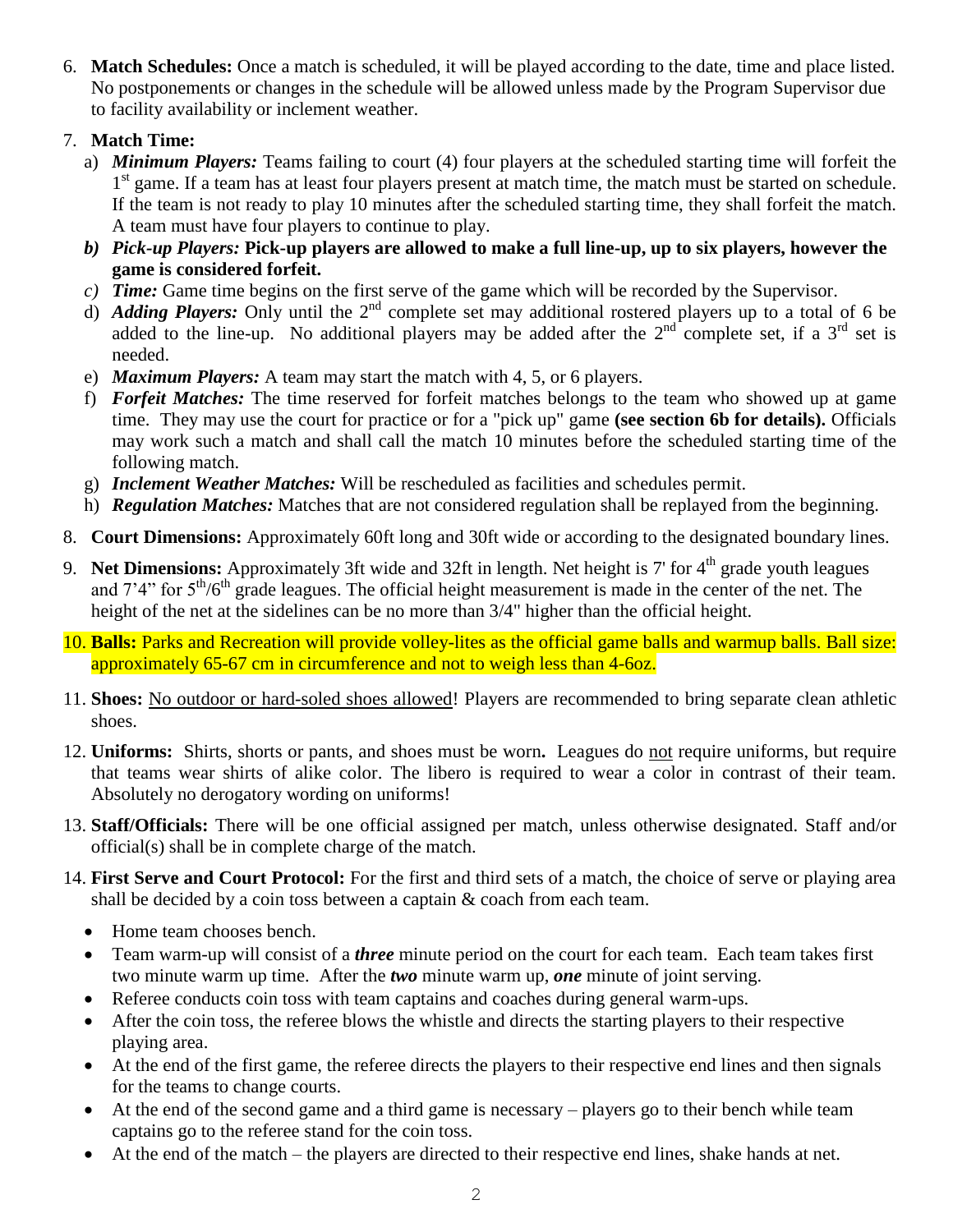- **League Specific Rules:** Competitive 5<sup>th</sup> & 6<sup>th</sup> Grade League
- At the end of the timed warm-up period, the referee blows the whistle and directs the starting players to their respective end lines. With a second whistle, the referee will direct the starting players to the net for the hand shake. The teams proceed counter clockwise along the net and then take their positions on the court.
- At the end of the first game, the referee directs the players to their respective end lines and then signals for the teams to change courts.
- At the end of the second game and a third game is necessary players go to their bench while team captains go to the referee stand for the coin toss.
- At the end of the match the players are directed to their respective end lines, shake hands at net, and then benches.
- 15. **Match Length:** A match will consist of the best 2 out of 3 sets.
- 16. **Rally Scoring:** A point is scored each time during a volley when there is a side out. Sets 1 and 2 will be played to 25 points with a cap of 30. If set 3 is needed, it will be played to 15 points with a cap of 20. If the score is tied, play will continue until one team has a two point advantage or the caps occur.
- 17. **Serving Delivery:** The player must deliver the ball behind the service line (measurements may be modified at the discretion of the Parks & Recreation Staff) and can move freely behind service line. At the moment of the service hit or takeoff for a jump serve, the server must be completely in the service zone and not touching the court or the playing surface outside the zone.
- 18. **Serving:** Underhand and overhand serves are permitted. **League Specific Rules:**
	- <u>4<sup>th</sup> Grade League | 5<sup>th</sup> & 6<sup>th</sup> Intermediate League</u>
	- If a player gets 5 aces in a row while overhand serving, they must switch to underhand.
		- Competitive  $5^{th}$  &  $6^{th}$  Grade League
	- The serving is unlimited, no specified number of serves in a row  $-$  coach may sub to change server or switch type of serve.
- 19. **Let Serve:** A ball contacting and crossing the net shall remain in play provided that the ball is entirely within the net antennas.
- 20. **Rotation:** Rotation is clockwise one position.
- 21. **Substitutions:** There will be unlimited substitutions. The two types of substitutions that may be used are the following: 1) substitutions must be made at the center back position. (After the serve, the server will rotate out). Once teams have used substitution rotation, they must continue with this rotation during the game unless there is an injury. 2) High school substitution may be used. An injured player may return to the game when ready, by rotating into center back position.
- 22. **Liberos:** The use of a libero is optional for all teams. There will be no libero tracker at the games, so each team is responsible for ensuring the libero is rotating in and out of the game properly. **If a libero is used, the libero MUST wear a shirt in contrast with that of the team.**
- 23. **Contact:** A legal contact is a touch of the ball by any part of a player's body which does not allow the ball to visibly come to rest or involve prolonged contact with a player's body:
	- a) Multiple contacts are permitted only when the ball rebounds from one part of the player's body to one or more other legal parts in one attempt to: 1) block; 2) serve 3) save a hard-driven spike on the team's first hit, provided there is not setting action.
	- b) Back row players cannot spike or block the ball in front of the 10' line.
	- c) Please try to avoid carries, lifts, or throws.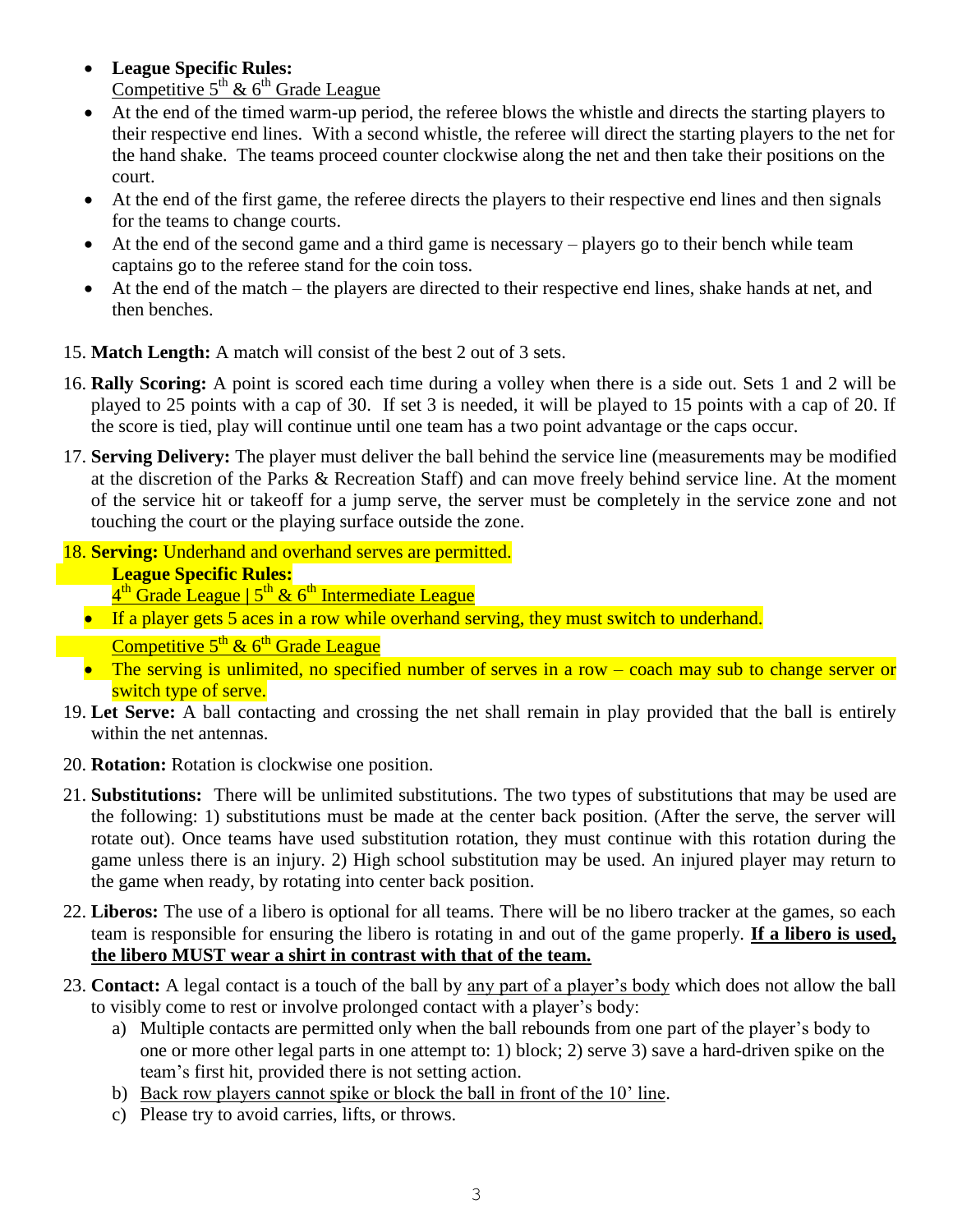- 24. **Over the Net:** A player shall not contact a ball that is completely on the opponent's side of the net unless the contact is a legal block.
- 25. **Center Line:** A player may touch the floor across the center line with one or both feet/hands provided a part of the foot/feet or hand(s) remains on or above the center line. Contacting the floor across the center line with any other part of the body is illegal.
- 26. **Blocking:** Blocking a serve is not permitted. Blocking a ball which is entirely on the opponent's side of the net is permitted when the opposing team has had an opportunity to complete its attack.
- 27. **Non-playable Areas:** Non-playable areas include, but are not limited to: walls, bleachers, standards, seating areas, and adjacent courts, net antennas, net cables, net supports (including poles) and referee stands. When the ball comes in contact with these areas, it is considered a dead ball. In addition, when the ball contacts the ceiling or any overhead obstruction, the ball is dead if it goes to or contacts the opposite side. The ball shall remain in play if it contacts an overhead obstruction and/or ceiling staying in its own team's playing side.
- 28. **Replays:** Interruptions of play (i.e. ball from adjacent court, foreign object, etc.) are considered a replay.
- 29. **Timeouts:** Each team will receive two 1-minute time-outs for the  $1<sup>st</sup>$  through  $2<sup>nd</sup>$  sets of the match. Only one 1-minute time-out granted per team in the  $3<sup>rd</sup>$  set with no carry over from the first 2 sets.
- 30. **Protests:** There will be NO protests concerning on-court calls made by opposing players. Judgment calls will be settled by staff and/or both teams. If the judgment call cannot be agreed upon, a "re-serve" will replace the prior play.
- 31. **Grievances:** All protests, grievances, rule interpretations and issues must be submitted in writing to the Salina Parks & Recreation office within 24 hours of the incident (judgment calls are not to be construed as a rule interpretation). Judgment calls during a game or any action of disciplinary nature taken by staff will be supported by the Athletic Supervisor.
- 32. **Conduct:** All players, managers, spectators and staff are expected to display good sportsmanship and conduct at all times. Examples of unsportsmanlike conduct include, but not limited to:
	- a) Use of profane language directed towards any staff member, player and/or spectator;
	- b) Arguing, bickering, heckling or excessive display of emotion towards staff;
	- c) Making unnecessary gestures towards staff, game participants, or spectators;
	- d) Throwing equipment; resorting to unnecessary roughness on the court.
- 33. **Disciplinary Procedures Progression:** Team Manager, Player or Spectator

Depending on the severity, staff and/or the official have the right to issue a warning or ejection from the game.

1) Once a coach, adult player or spectator has been ejected from the game, he or she has 2 minutes to leave the facility (sight and sound) or the police will be called. Failure to comply will result in the match being declared a forfeit.

2) Once a youth player has been ejected from the game, she shall be restricted to the bench with coach supervision or released to a parent/guardian.

- a)  $I<sup>st</sup>$  *Ejection*: Ejection from the match and facility with a written warning from the Program Supervisor.
- b)  $2^{nd}$  *Ejection*: Ejection from the match and facility along with a two (2) week suspension from playing or coaching any SPRD sponsored team or league in which the player is a member (adult and/or youth). The individual will be required to meet with SPRD disciplinary review committee prior to reinstatement at end of 2 week suspension.
- c) *3 rd Ejection***:** Ejection from the match and facility along with a suspension for the remainder of the season from playing or coaching any SPRD sponsored league or team in which the player is a member, including tournaments (adult and/or youth). The individual will be required to meet with the community sanction committee organized by the Salina Area Youth Sportsmanship Initiative (SAYSI) prior to reinstatement the following year. Depending on the severity of the offense(s), may be subject to additional sanctions and/or permanently banned from any and all Recreation Department activities.